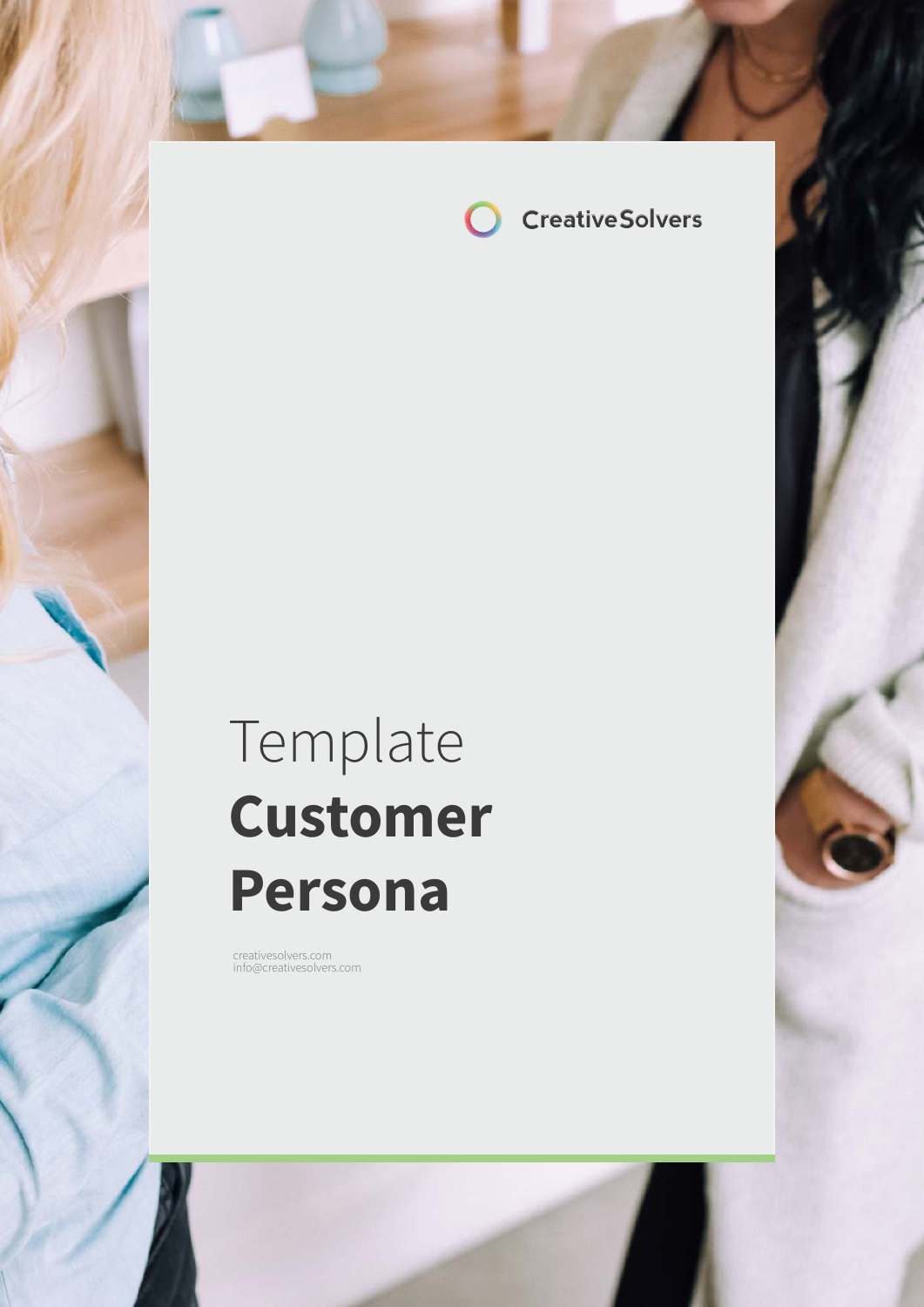## **Visualiseer en representeer** een doelgroep



### **CUSTOMER PERSONA INTRODUCTION**

A Customer Persona is mainly created when a company wants a clearer image of the audience, but also to improve a product or service so that it fits the target group. A persona is used to give one face to a larger target audience. A target group naturally consists of a unique collection of personalities and needs. These personalities and needs can intersect in interesting ways.

The customer persona serves as a tool for mapping these data. This allows a company to empathize with the target group and brings a company closer to the target group. It also ensures better communication to the target group.

Information from the target group is required to compose a persona. This can be done by means of target group research. All this information is then summarized in one persona. When a company has multiple target groups, a persona must be created for each target group. This gives a clear overview of the various target groups present and it quickly indicates what needs they have.

In a Customer Persona, the target group is shaped by processing relevant information such as photos, names, motivations, interests, thoughts, feelings and quotes from customers.

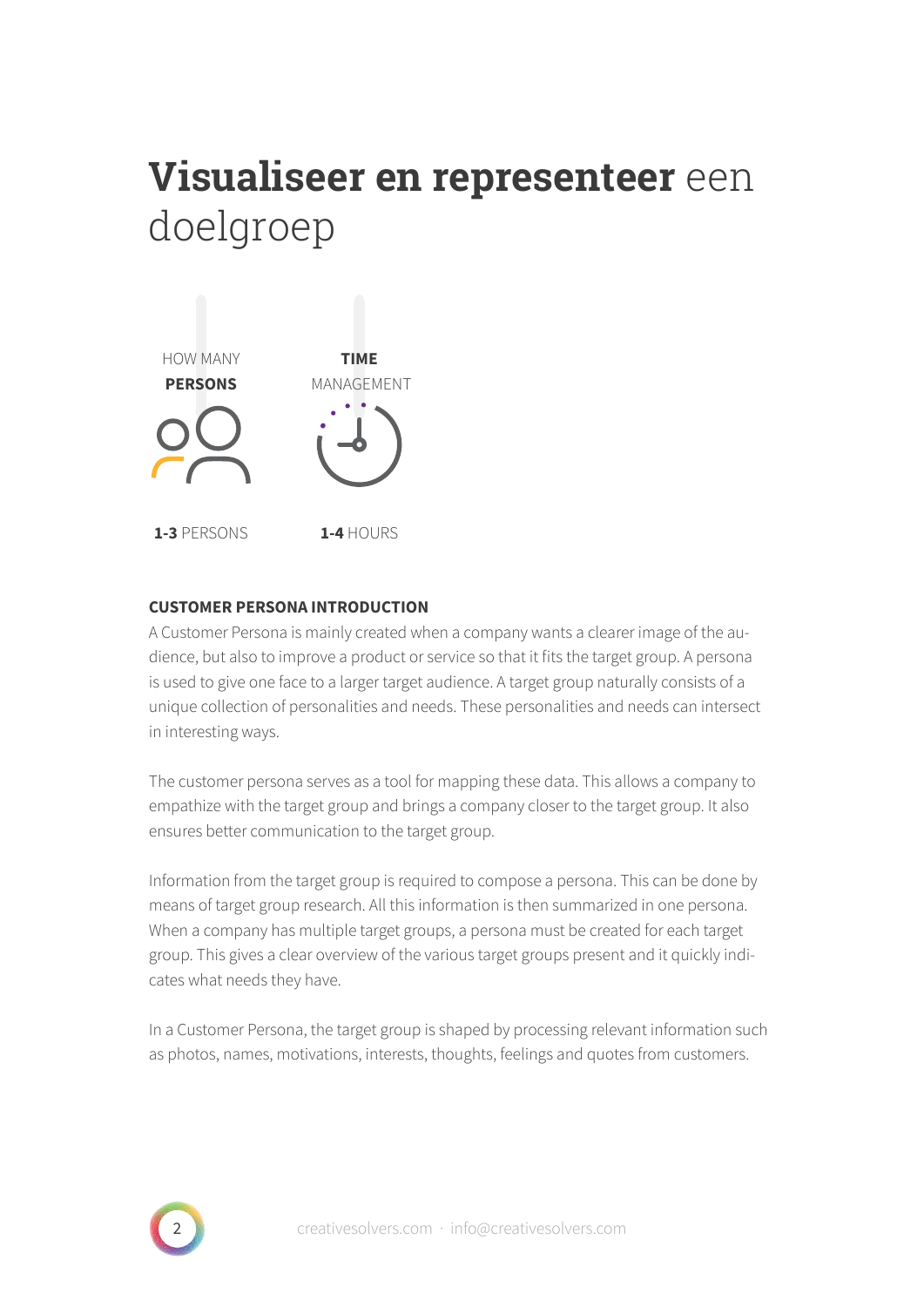## **Executing** the Method

#### Use the Template ∩

To create a Customer Persona it is useful to use the template as an example and layout of a persona card. Print out the template or take a flip chart or a large sheet of paper (minimum A3 size).

#### Determine Topics  $\bigcap$

A persona consists of different elements and subjects. Determine which elements are needed for the company to create an appropriate persona. Think of; name / personal data, demographic data, personalities / traits, interests, skills, desires and goals of the persona. Based on these topics, build the persona card in boxes on paper or use the example in the template. The subjects in a persona can be adapted and expanded as desired, determine for yourself what is relevant for the company.

### Build the Persona

Collect all relevant information from the target group that the company has (in mind). Do this based on the chosen elements and topics from step 2. Also consider what the reasons are for the persona to use and buy a certain product / service. Also determine the technical knowledge of the persona. Summarize the persona in an appropriate quote and use an appropriate tone of voice. Write all this information on post-its and stick it with the corresponding box / subject.

#### Shaping the Persona ∩

Define the persona, use the template or design an overview map of the persona yourself. Think of a suitable tone-of-voice and style. Finally, choose a photo or make an illustration of the persona. In this way, the persona gets a face.

Tick off the steps